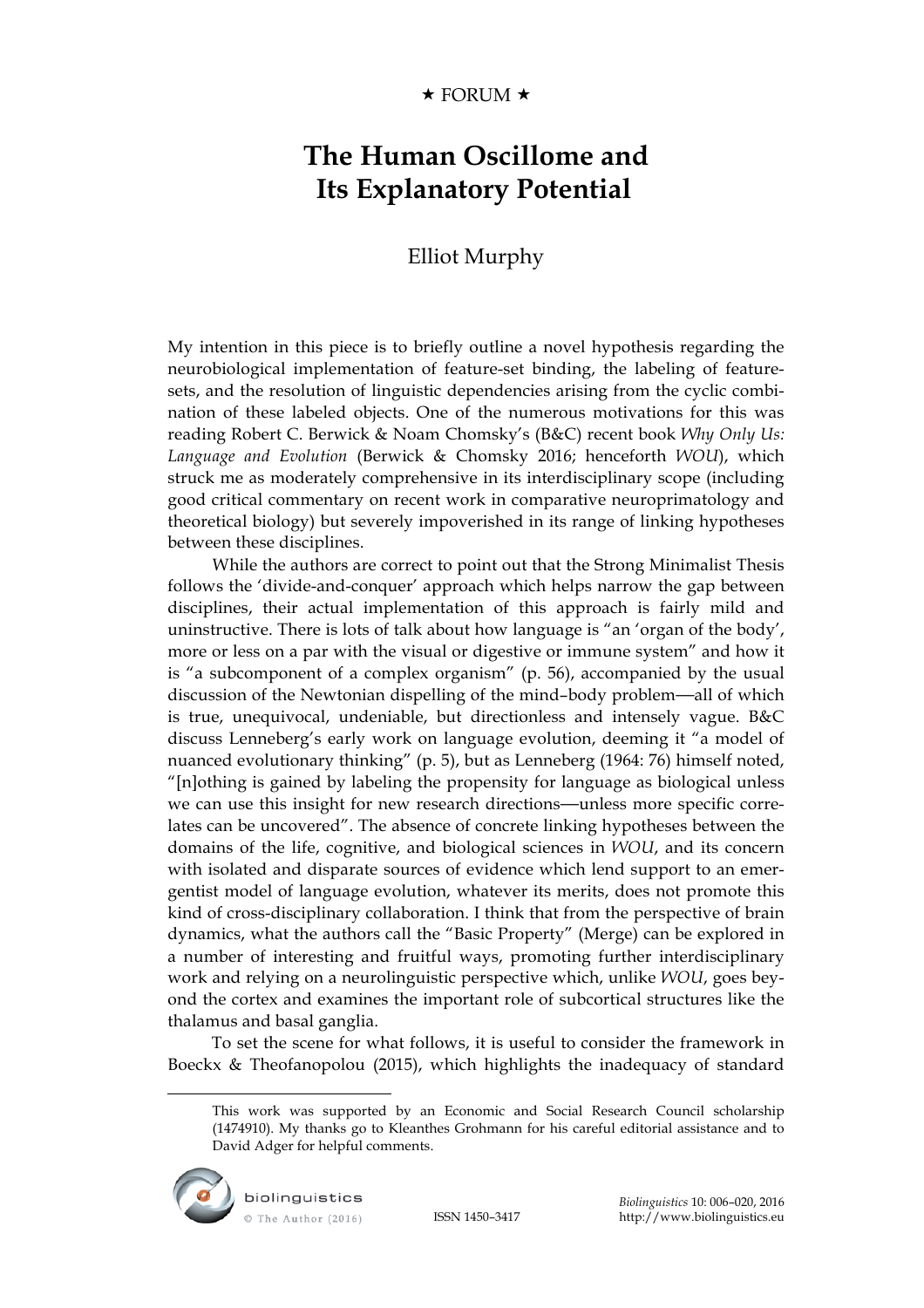$\overline{a}$ 

cladistic thinking so prevalent in much of contemporary biolinguistics (most notably in the FLN–FLB distinction, under which the 'Basic Property' was simply added 'on top' of faculties shared with other species, as if no reciprocal causation had occurred). Boeckx & Theofanopoulou "very much doubt that cognition can be studied independently of the basic neurophysiological principles that produce it", going against the many 'Marr Misreaders', as I term them in Murphy (forthcoming), who claim that the three Marrian levels need to be studied in a segregated fashion, privileging the computational level.1 For instance, while computationally distinct, music and language share a number of important algorithmic properties such as prediction, synchronization, turn-taking, and oscillatory entrainment (Doelling & Poeppel 2015). This seems to emerge from cell assembly specializations and distinct rhythmic profiles; language and music have different hierarchical processing networks but shared working memory and cognitive control systems (Rogalsky et al. 2011).

Much work in contemporary neurolinguistics appears instead to be effectively crypto-creationist in its monolithic approach to language implementation and evolution, discussing it in terms of 'syntax', 'phonology', and other complex categories—similar to an ophthalmologist speculating about the evolution of 'red' and 'green'. Top-down perspectives, of the kind proposed in *WOU*, are useful up until the point that sufficiently decomposed and generic sub-operations and processes have been discovered. But insisting on a top-down perspective 'all the way down' is inconsistent with both Darwinian and Thompsonian thinking. Indeed, the importance of domestication and cultural evolution for language is also often overlooked, despite it being known that domestication can directly impact computational competence and trigger previously dormant operations (Okanoya 2012; Murphy 2015a).

The lexicalist framework of *WOU*, and much recent work in linguistics (see Boeckx 2014 and Murphy 2015c for critiques), presents a number of obstacles for evolutionary theses. Most notably, contemporary neurobiology is far from achieving an understanding of *representations*, and I think focus should instead be placed on investigating *operations*, with set-formation and labeling (a composite of object permanence and property attribution) having a much greater potential to be grounded in (oscillatory) processes than roots and intransitive verbs. Studies of particular oscillations are increasingly being linked to gene sets via their neurochemical implementation, and if cognitive capacities like language can be causally derived from oscillatory factors then this would serve as an important step in narrowing the bridge between cognition and neurobiology.

<sup>1</sup> It's possible to detect a peculiar kind of dualism in the work of Marr Misreaders. To take one of numerous examples, Gazzaniga (1995: xiii) argues that algorithms "drive structural neural elements into physiological activity", suggesting that higher-order entities have causal force over neural assemblies. Moreover, in conceptual terms computational investigations boil down to input–output schemas, by definition insufficient to understand the biological basis of language, despite the common generativist claim that theoretical syntax amounts to biology "at a higher level of abstraction", whatever that means. This argument has always felt to me like a totally needy cop-out, similar to someone ditching their A Level physics class and, when challenged by their teacher about their absence, replying: "But I've chosen to write some poetry about gravity while jumping and rolling down the hill in the park, because I thought that was a good way of studying physics at a higher level of abstraction."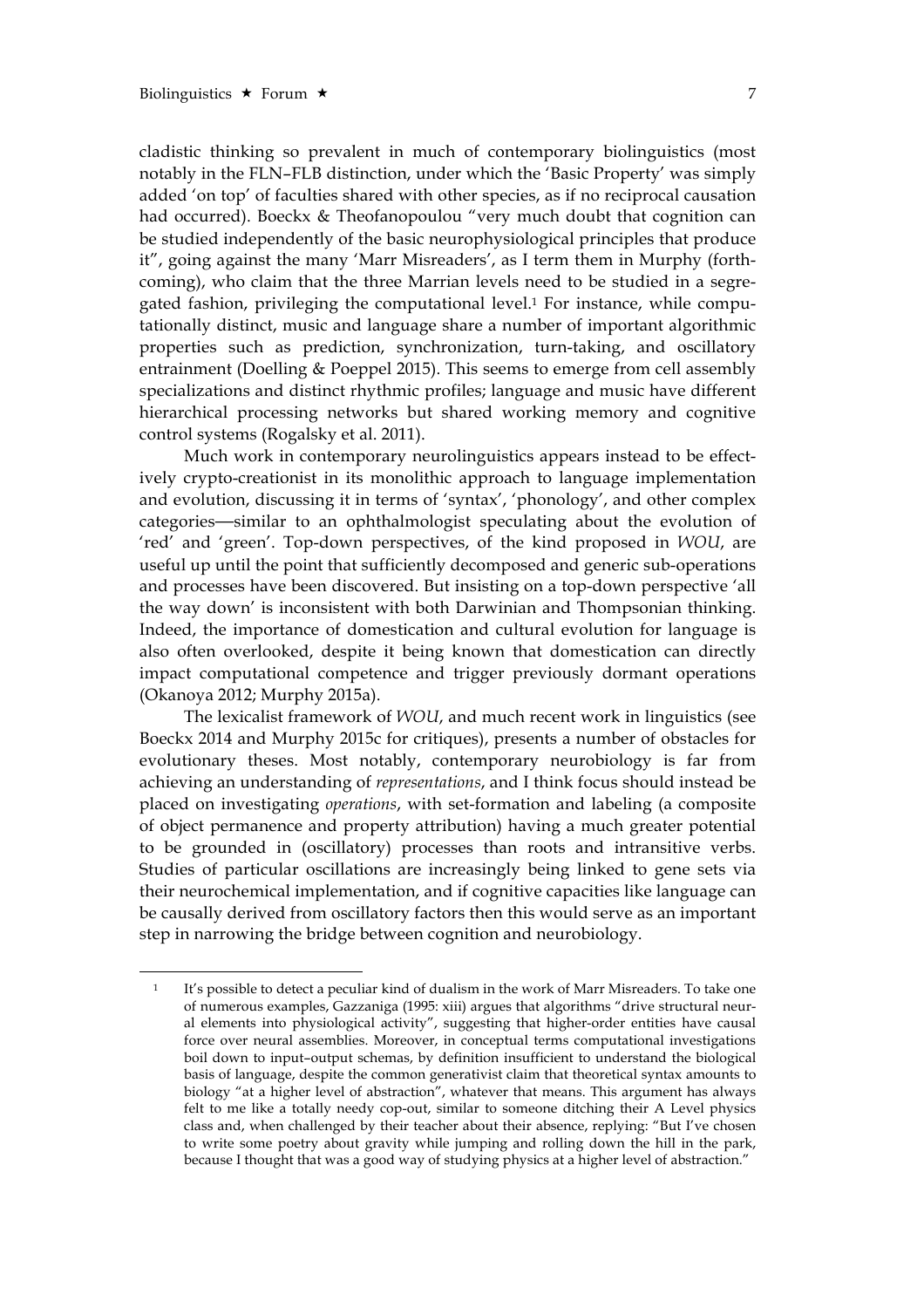The neurolinguistic approach in *WOU* relies on outdated assumptions, sticking purely to localization issues and answering the 'How' question of language evolution by just pointing to good old BA44 and 45. "Our general problem", B&C write, "is that we understand very little about how even the most basic computational operations might be carried out in the neural 'wetware'" (p. 50); however, a number of recent proposals have attempted to establish intriguing relations between brain function and language comprehension (Lewis et al. 2015; Lewis & Bastiaansen 2015, among many others). These considerations embrace how the brain actually operates (via oscillations and their various coupling operations). B&C additionally "(speculatively) posit that the word-like elements, or at least their features as used by Merge, are somehow stored in the middle temporal cortex as the 'lexicon'" (p. 159). This ignores well-accepted findings that conceptual representations are widely distributed across several regions, even if the middle temporal cortex acts as a store for many core representations and a crucial memory buffer in phrase structure building (just as how Broca's area is most likely a similar kind of buffer in syntactic computation, and not the "seat of syntax" as Angela Friederici has often claimed; see Blank et al. 2016 for evidence of distributed syntactic processing).

B&C's middle temporal cortex hypothesis relies solely on imaging studies which point to regional specialization for particular language tasks, but this methodological cut-off point, while typically acknowledged by fMRI experimentalists (who can now achieve voxels of 0.8mm3), is side-stepped by B&C, who ignore the important language-related activation in non-specialized voxels. Noone would claim that the responses to tactile sensation in non-selective regions are somehow not part of the story of how we become acquainted with surfaces, and so a laser-like focus on middle temporal cortex amounts to a severely rundown neurolinguistic model. When limited to such a narrow view of functional (not to mention dynamic) brain activity, it is almost inevitable that one would be forced to arrive at bizarre and outmoded models of language localization.

It is widely assumed that human and animal concepts are composed of necessary and sufficient features surrounded by a periphery of ancillary but related features used to 'point' the comprehender in the right conceptual direction (grey feathers may be suggestive of a bird, for instance, but are not necessarily part of one), and any neurolinguistic models informed purely by imaging studies will likely reflect only the implementational regions (and not the neurobiological mechanisms) responsible for these peripheral features. I think this point is crucial and to my knowledge has not been recognized by the neurolinguistics community.

Relatedly, localization studies impose no constraints on the theory of linguistic or cognitive structure they are putatively attempting to explore. This point is somewhat more obvious, but also seems to me unappreciated in the literature. A given brain region (say, BA45) cannot 'do' anything to shape or directly inform a higher-level computational theory, and it can potentially be involved in any number of mental functions. Brain dynamics, on the other hand, are by definition far more constrained: A single  $\gamma$  cycle, for instance, cannot be claimed to be responsible for processing a verb phrase purely because of its narrow temporal window. In addition, claiming that a given portion of Broca's area is "responsible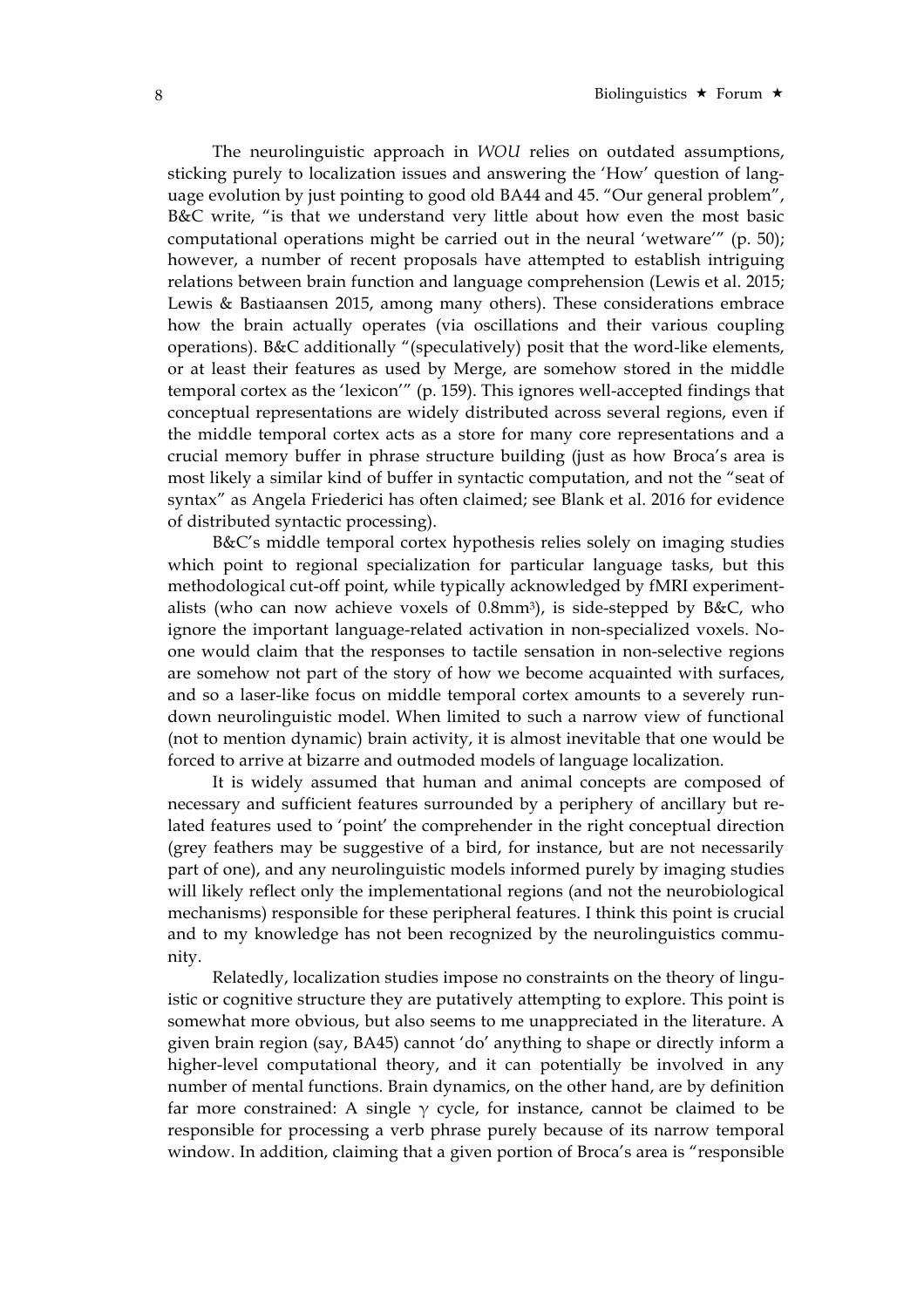$\overline{a}$ 

for interpreting word movement" (as is often done) is hellaciously bad biology, and only serves to give credit to a syntactic/processing theory rather than contribute to an understanding of brain and language function.2 We spend our time well when we reconsider the conclusions of Ojemann (1990), who showed that while distinct features of language propagation are strictly localized, such loci are *temporary* and display great individual variability, with the neuronal functions changing over time, and so we can only ever conclude from neuroimaging experiments that cell assemblies are active in particular tasks *at time T, under condition P*, and can at best be specified for particular functions.

The most advanced experimental evidence B&C put forth is Musso et al.'s (2003) seminal work on nonsense languages obeying UG principles, which they say "elicit normal activation in the language areas of the brain" (p. 106). The misleading term "language areas of the brain" reflects the general level of disengagement the authors adopt towards all the "important biological questions" (p. 1) which "arise" from an exploration of the Basic Principle's implementation in the brain. It is certainly odd that B&C can write that "some small rewiring of the brain provided the core element of the Basic Property" (p. 107)—without even attempting in chapter 4 (putatively focused on brain structure) to cash this out in implementational terms. Pointing to a relatively dense, large regional structure like the middle temporal cortex and stating that it is where "the lexicon" is housed is similar to if Stephen Hawking sat under a dark star-filled night sky, pointed very roughly somewhere up at space, and claimed, "There's a black hole over there somewhere"—a statement which tells us nothing about black holes nor anything about space. In fact, Hawking would be on much firmer ground than B&C, since at least he can provide a theory of his object of study which can be embedded within a larger framework of quantum effects.

The strikingly basic neurobiology and cortico-centrism presented in much neurolinguistic work is incompatible with what is known about the brain and its principal dynamics. As a novel approach, from the perspective of brain dynamics what B&C call "some algorithm" responsible for labeling becomes capable of being explored in a number of interesting ways. Neural oscillations might be a suitable way of exploring mesoscopic computations across a number of cognitive faculties, as is already being done in domains outside of language like working memory. Consider a relatively simple example. The model of linguistic computation in Murphy (2015d) invokes a number of cross-frequency coupling operations, and in Benítez-Burraco & Murphy (2016) current knowledge of the linguistic and 'oscillopathic' profile of individuals with autism was used to empirically test it. It is additionally of interest, for instance, that schizophrenic

<sup>&</sup>lt;sup>2</sup> We might conclude from this that there are really only two types of people in the world: neuro*linguists* and *neuro*linguists. Too often is the brain used to 'back up' a given linguistic theory by the former, while general theories of language are sometimes used by the latter to support a particular neuroscientific model. Meanwhile, both brain structure and linguistic computational competence remain locked in different cells on different floors of different prisons, unable to communicate or help each other escape. These approaches seem to confirm the beliefs of some medieval philosophers who thought that the insufficiency of human logic would result in barriers to naturalistic understanding (O'Meara 1982)—although it's not really human 'logic' which is causing the problems here, rather cross-disciplinary prejudices.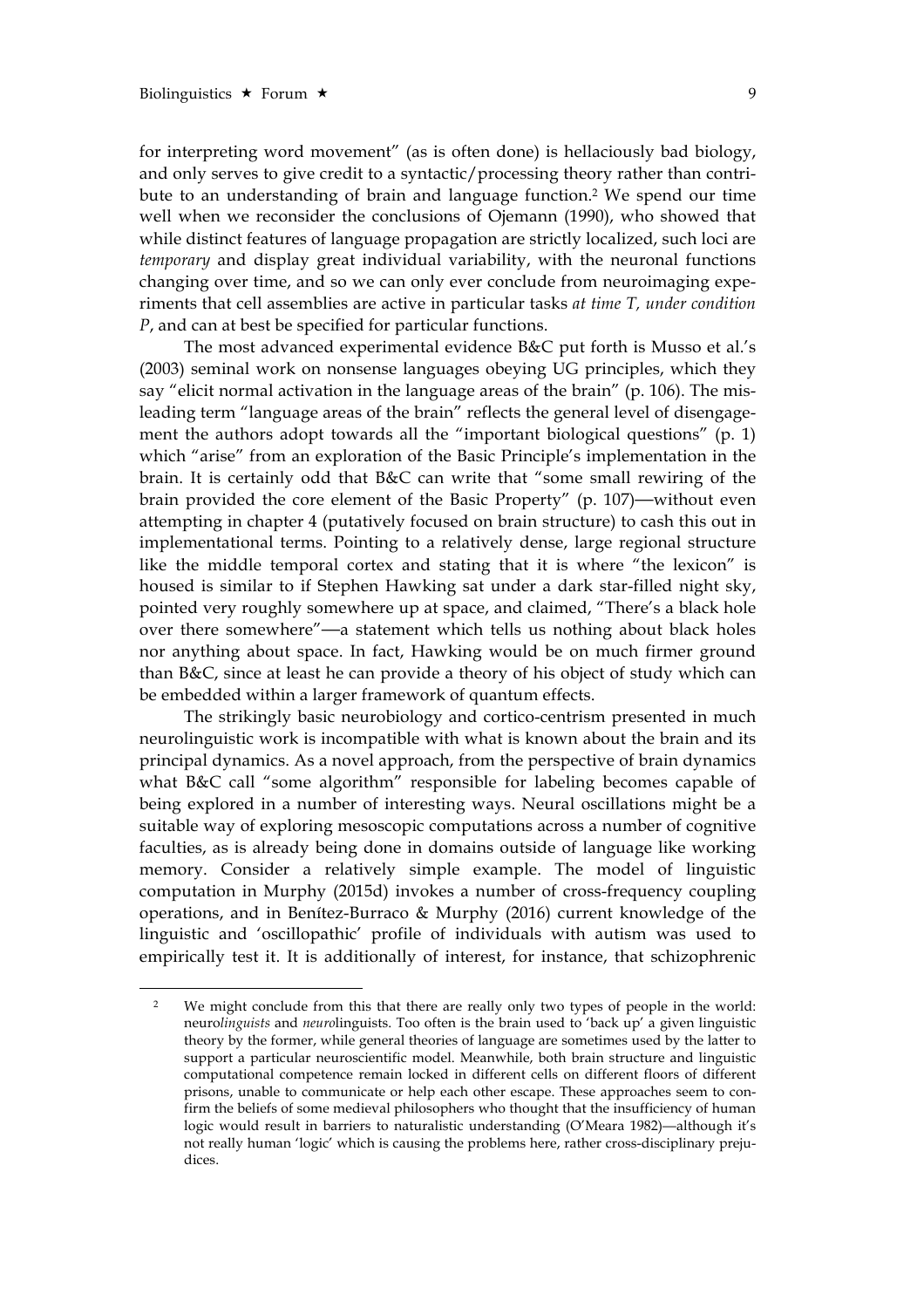patients showed higher  $\alpha-\gamma$  cross-frequency coupling in Popov & Popova's (2015) recent study of general cognitive performance, despite this co-varying with poorer attention and working memory capacities. This is surprising given that most studies show reduced left frontal  $\gamma$  in schizophrenia. The reason for this may be that the increased phase-amplitude-locking likely results in smaller 'gamma pockets' of working memory items (as Korotkova et al. 2010 argue on independent grounds) and hence low total  $\gamma$  power. In this instance, the size and order of working memory sequences outputted by the conceptual system is not optimally compatible with the oscillopathic profile, leading to greater rhythmic excitability and yet inhibited linguistic functionality. Global rhythmicity is consequently disrupted due to unusually strong fronto-parietal interconnectivity.

This may represent a genuine neural mechanism of an 'interface' between syntactically generated conceptual representations and external (memory) systems; a significant finding, if corroborated by further experimental work. Importing standard assumptions from syntax, we can think of the computational system as imposing its own conditions on the interfaces. The shift in perspective to oscillatory terms allows us to reformulate this such that the neural ensembles responsible for storing representations used to construct phrases require particular phase-amplitude-locking levels in order for the interconnected regions coupled with them to 'read off' their content. Studying what we could call the human 'oscillome' may provide an excellent way of experimentally investigating what kind of features can 'pass through' the interfaces, and because each rhythm plays numerous, non-overlapping roles, it is crucial for these oscillopathic studies to be accompanied by biophysical modeling and computationally explicit mesoscopic frameworks of regionally localized cross-frequency coupling functionality.

Over the past couple of years, the oscillation literature has shown great promise in exploring some major topics in linguistics (Ramírez 2015). Recent studies of  $\alpha$  have shown that listeners who show better attention-to-memory capacities show more flexible  $\alpha$  power allocation, leading to the suggestion that "selective attention to a specific object in auditory memory does benefit human performance not by simply reducing memory load, but by actively engaging complementary neural resources to sharpen the precision of the task-relevant object in memory" (Lim et al. 2015: 16094). Just as John O'Keefe and colleagues have shown that fast  $\gamma$  rhythms can compute vectors in the mouse hippocampus for spatial navigation (Chen et al. 2013), it may be that this generic oscillatory mechanism is employed in the service of constructing language-relevant featuresets. The absence of a complete dorsal-ventral stream 'loop' in the macaque brain (Frey et al. 2014) appears to be only the briefest sketch of the real underlying puzzle, and could be incorporated well into a larger oscillomic system invoking, among other things, human-specific myelination rates as a way of directly modulating the phase and power of oscillations (Pajevic et al. 2014).

Ding et al. (2016) showed that distinct rhythms entrain to distinct grammatical constructs, from words to phrases to sentences, with slow rhythms in the parietal lobe, superior temporal gyrus and inferior frontal cortex entraining only to phrasal and sentential structures, not syllabic ones. There have been many quibbles raised recently about the experimental materials, controls, number of participants and so forth, as indeed there should be. But there has been little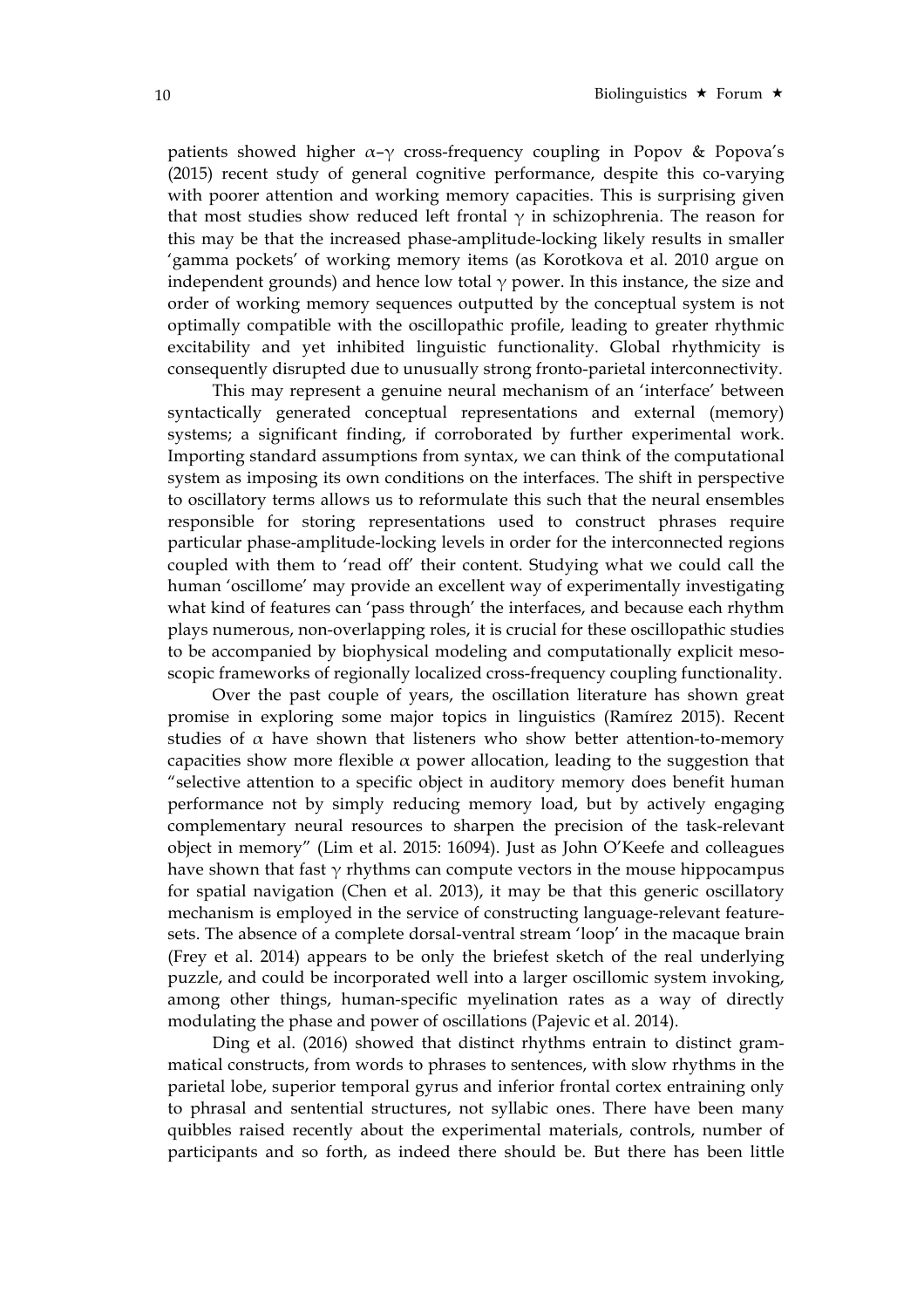discussion about the actual implications of this study for cognitive and linguistic architectures more generally. Following other seminal work by David Poeppel's group on the dynamics of phonological computation (e.g. Giraud & Poeppel 2012) and Lisman & Jensen's (2013) hypothesis that items from working memory are extracted via  $θ$ -γ embedding (which dates to the mid-1990s), we could draw up an 'oscillomic' hypothesis for the construction of linguistic feature-sets (Figure 1) which would directly enrich B&C's cartographic perspective.



*Figure 1: An idealized model for feature-set retrieval. 'Q' denotes Q-feature, 'T' denotes Tense feature, 'C' denotes Case feature, and 'φ' refers to φ-features (Person, Number, Gender).* 

In Figure 1, after inhibition reduces over the  $\theta$  cycle, the most excitable representation would be itemized through low-middle  $\gamma$ , followed sequentially by the other, less excitable clusters. This would determine feature-set composition, completed after the θ phase resets. The 'lexicon' may amount to stored timefrequency profiles, with each item being composed of particular, sequentially excited and 'binded' feature-sets (although see below for a qualification of this term). Recent work (Chomsky 2015) has also argued that linguistic structures can be labeled not only by standard categorial labels, but also by φ-features, as in  $\left[\begin{smallmatrix}\varphi & \ldots & \varphi & \ldots & \varphi \\ \varphi & \ldots & \varphi & \ldots & \varphi \end{smallmatrix}\right]$ , expanding the oscillomic search range. Derivational featurechecking (e.g. φ-feature agreement followed by Q-feature agreement within the same phase) may arise from the particular sequence of items extracted within a given oscillatory cycle. The set of feedforward  $\gamma$  rhythms employed in this model would be mostly generated in supragranular cortical layers (L2/3) (Maier et al. 2010), while hippocampal θ would be generated via slow pulses of GABAergic inhibition as a result of medial septum input, part of a brainstem-diencephaloseptohippocampal θ-generating system (Vertes & Kocsis 1997). The interactions between the hippocampus and medial prefrontal cortex necessary to focus attention on language-relevant features (considering the conclusions of Lara & Wallis 2015 on the role of prefrontal cortex in working memory, which stressed the centrality of attention rather than storage) may be mediated through an indirect pathway passing through midline thalamic nucleus reuniens (Jin & Maren 2016).

External constraints would also influence the temporal serialization of feature extraction: Ray & Maunsell (2015) note that the coordination of  $\gamma$  phases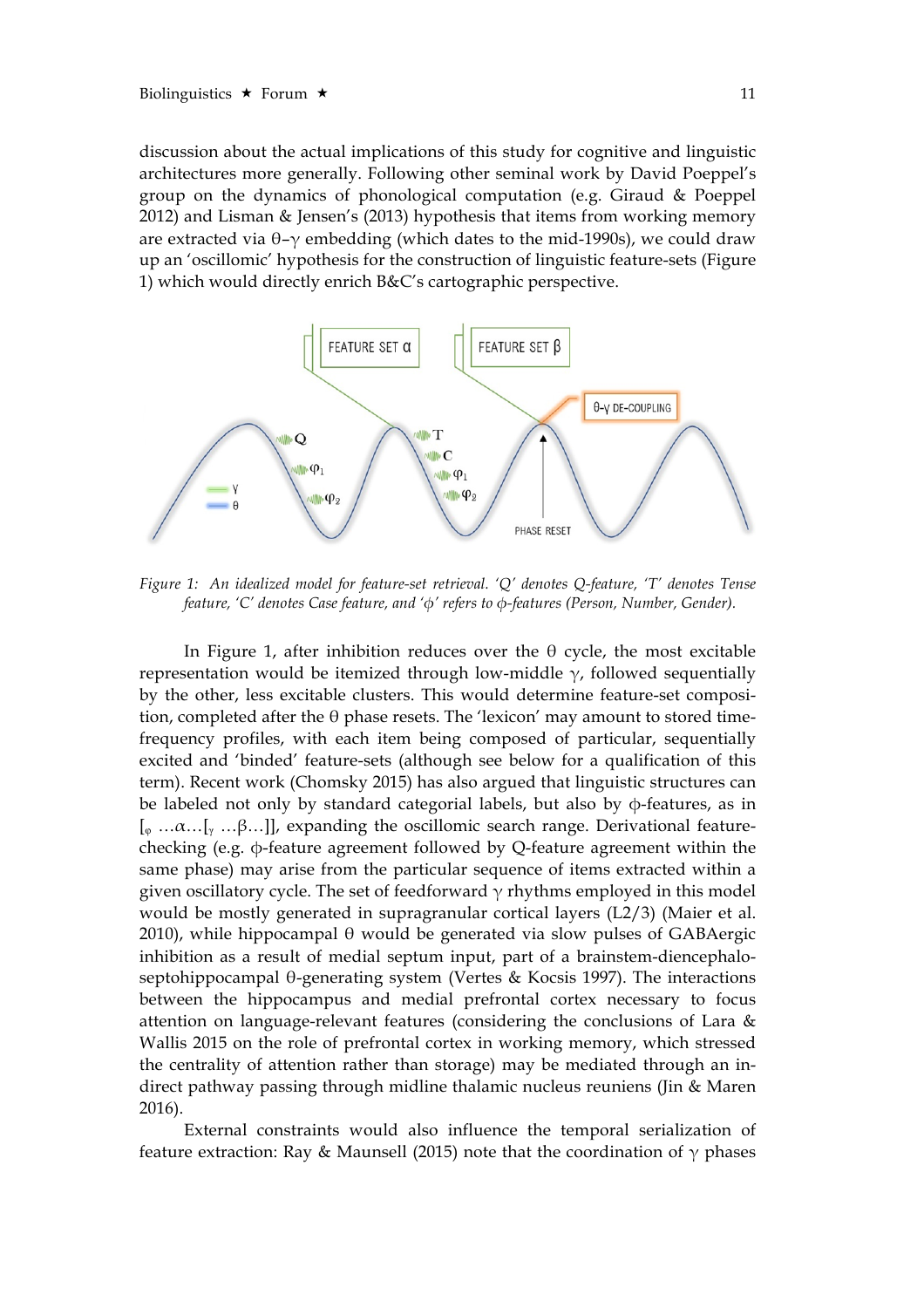across multiple, distant areas is difficult due to conduction delays, mediated by myelin thickness and nodal structure. For instance, a conduction delay of only 5ms could change the interactions of coupled  $\gamma$  oscillators from constructive to deconstructive interference (Pajevic et al. 2014); see also Nevins (2016) for related discussion of feature composition and motivations for assuming that Number and Person features do not combine via symmetric conjunction but rather through specific orders, possibly grounded in the above oscillomic mechanisms. Finally, while Ding et al. (2016) explored the rhythms responsible for 'packaging' particular constructions, their top-down experimental approach has its limitations, since the functional role of these rhythms in cognition more generally needs to be explored alongside broader research into the oscillatory nature of working memory, attention, and other domains necessary for language comprehension.

This idea could be developed through the construction of an 'oscillomic tree', in contrast to standard linguistic tree structures (Figure 2).



*Figure 2: An oscillomic tree representing the putative rhythms responsible for particular lexical and phrasal structures according to Murphy (2015d). 'TP' denotes Tense Phrase, '*v*P' denotes Verb Phrase (e.g. 'swam in the river'), 'NP' denotes Noun Phrase (e.g. 'The man', 'John'), and 'PP' denotes Preposition Phrase (e.g. 'in the river').* 

In Figure 2, at the point of *v*–PP concatenation generated by  $\gamma$  and coupled to θ, β maintains previous phrases in memory and embeds subsequent  $γ$  cycles, permitting the binding of phrasal constituents into a larger structure. As discussed in Murphy (2015d),  $\alpha$  is likely involved in embedding cross-cortical γ, a form of set-formation, and is possibly generated in the thalamus (see Crandall et al. 2015 for evidence of neocortical control of thalamic gating, enhancing the role of the thalamus in higher cognitive functions). Spatio-temporal patterns of processing syntactically complex, memory-demanding sentences result in left parietal α increases, while higher β was found for long- relative to short-distance dependencies ( $\beta$  is more generally implicated in the maintenance of existing cognitive sets; Engel & Fries 2010). A possible reason for this is that the greater working memory load needed to resolve long-distance dependencies requires a higher frequency band to synchronize the cell assemblies implicated in the feature-sets of the filler and gap; certain assemblies would be pre-activated by the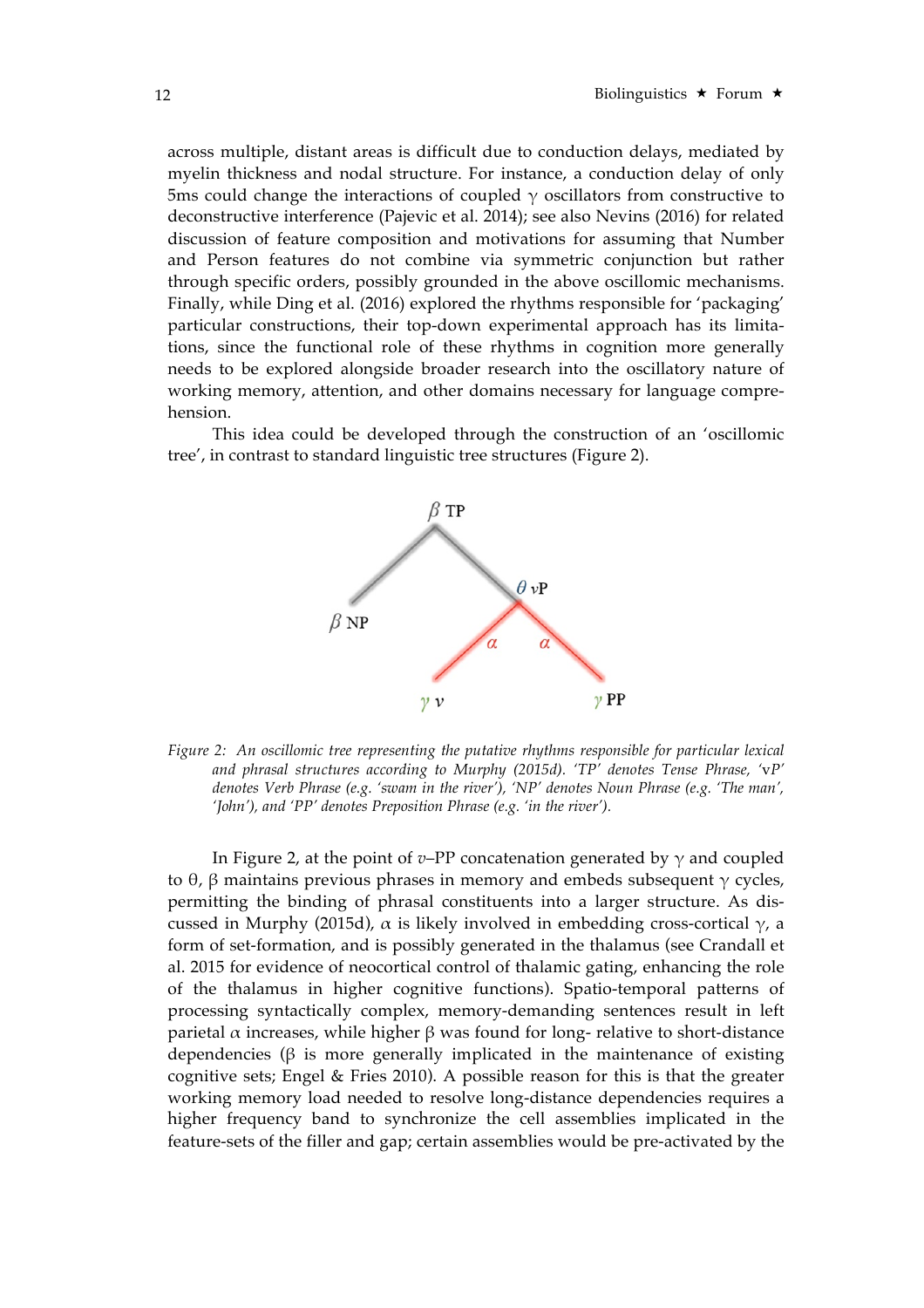filler (since dependents share a sub-set of their features). Because  $\gamma$  is modulated by cloze probability (Wang et al. 2012), β–γ synchronization may be the central mechanism of feature-set binding within phrase structures, with  $\gamma$  being responsible for semantic prediction and feature-binding (compositional meaning) and  $\beta$ being responsible for syntactic feature-binding and object maintenance (monotonic labeling).

Human-specific diverse phase relations (Maris et al. 2016) would also permit a greater degree of featural 'size' via the range of cross-coupling information gating, and may also permit different φ-features to 'probe' in unison (van Urk 2015). Similar approaches (accompanied by hodological research into the pathways responsible for a given cross-frequency coupling relation) could be taken to the various monkey oscillomes, attributing distinct rhythms and phaselocking patterns to particular call sequences (Murphy forthcoming). B&C's observation that syntax appears to operate via structural and not linear distance when constructing dependencies may also emerge from temporally distant crossfrequency couplings, such that an ensemble storing a given representation may be more closely coupled (via 'cycle skipping', controlling the activation of particular cell assemblies; Brandon et al. 2013) to a rhythm activating temporally distant ensemble X and not the rhythm responsible for the temporally closer ensemble Y.

In the above model, bottom-up  $\gamma$  would rapidly shift the ongoing set of featural representations through a standard feedforward mechanism, updating hippocampal θ and the widely distributed inter-areal β. The responsibility for linking distinct cortical areas into NeuroCognitive Networks (NCNs; Bressler & Richter 2015), or large-scale, self-organizing cortical networks, likely falls to β. Bressler & Richter claim that this rhythm plays dual roles, being implicated in NCN maintenance and transferring top-down signals to lower levels in the cortical hierarchy (e.g. the  $\gamma$  range). This model is compatible with the need for phrases to be labeled via two (domain-general) sub-processes: object maintenance (keeping the constructed set in memory) and property attribution (affording the set an independent computational identity), since β would be able to simultaneously maintain an object as a cognitive set (via its steady or increasing amplitude) and attribute a specific representational property to it (via top-down feedback and transferring prediction signals).

Similar studies of infant and child language processing will also be crucial, since the developmental characteristics of the oscillome are far from well understood. To take one of the very few current examples of this, Schneider et al. (2016) recently showed θ and β power decreases in adults at, respectively, left frontal and parietal sites and right parietal sites during the processing of ungrammatical sentences. These global(ur), dynamic concerns also speak to Gallistel & Matzel's (2013) assessment that, as a fundamental mechanism of synaptic transmission, the properties of long-term potentiation cannot explain the properties of associative learning and memory. As Fitch (2014: 392) writes, we should be "under no illusions that the theory of computation, with its stacks and queues and rewrite rules, provides anything even close to a final model of biological computation". Along with being able to describe how the brain performs large-scale interregional computations (potentially moving towards alleviating Fitch's anxiety),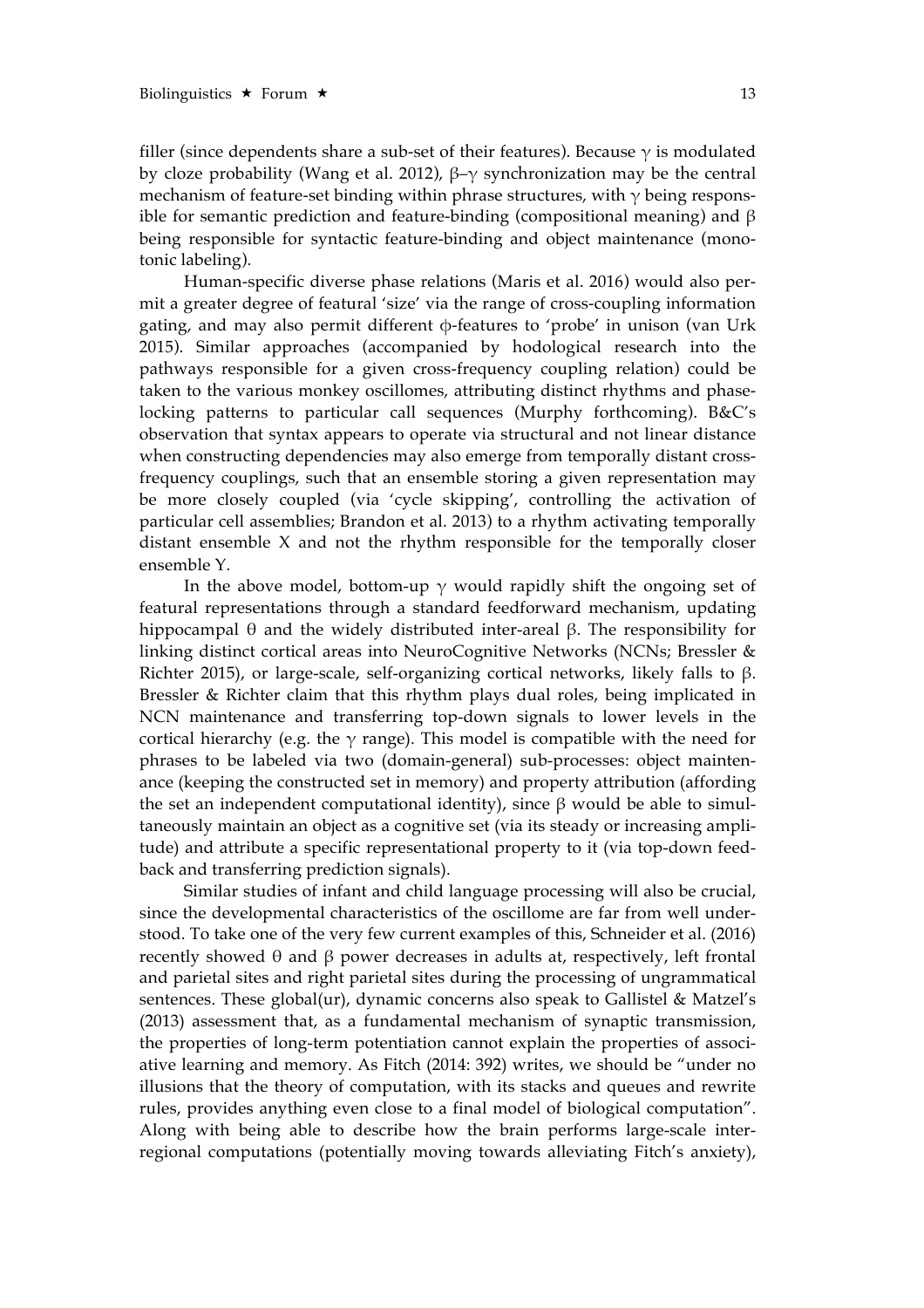oscillomic phase hierarchies may support the extraction of morphological representations (see Leong & Goswami 2015 for related discussion).

In modern humans, there is increased fronto-cortical connectivity and a more developed role for the subplate in achieving this, which likely altered the structural and functional role of cortical  $\gamma$  oscillations. The evolution of the subplate additionally aids language network inter-connectedness, which relies not only on axon pathways but on the synchronous firing of cortical cell assemblies transmitting information between each other (although in what format this 'information' is stored remains unclear). This gives rise to  $\gamma$ , essential for higher cognition. Relatedly, fast-spiking interneurons such as chandelier cells play an enhanced role in humans relative to other species, aiding the cortex in transmitting longer sequences of information (Molnár et al. 2008). Different interneurons can compete to generate the same  $\gamma$  rhythm, as Clowry (2014: 227) summarizes:

The degree of involvement of each cell type dictates the frequency of the network rhythm within the gamma band. This ability to switch between frequencies opens up the possibility for a group of neurons to bind with different neuronal assemblies depending on which frequency channel was in operation. Potentially, the greater the repertoire of interneurons present, the greater is the potential number of channels of communication.

There is a dense literature, then, on the functional role of brain rhythms in a number of cognitive domains, and which could inform major debates in the field. For instance, Jensen et al.'s (2012) approach to the visual system's prioritization of salient unattended stimuli claims that γ rhythms phase-lock to posterior αand β-oscillating regions to form a clocking mechanism sequentially activating particular visual representations, such that object X in a given scene is interpreted before object Y, imposing general cognitive set-constructing rules of efficiency. If similar oscillomic mechanisms are responsible for linguistic feature-set composition, then this could potentially provide a way of neurobiologically grounding the principles of Relevance Theory, through which particular representations are claimed to be triggered before others due to their 'cognitive relevance'. Crossfrequency coupling may consequently be able to connect segmentation/parsing with representation decoding/interpretation, with oscillations (implementation) being the mechanism to address segmentation (computation) via a phase-resetting (algorithm).3 Instead of coming up with new names for the 'Language/ Logic of Thought' (*à la* Hauser 2016) or tweaking and re-re-revising the odd model of the Italian left periphery and addressing other computational concerns, it may be more beneficial (both to linguistics and the brain sciences) if efforts were instead made to discard as much of the "attendant logico-philosophicomathematical baggage" (Tomalin 2006: 188) carried by modern linguistics and retranslating or re-embedding only the bare minimum required for hierarchical phrase structure building into the rest of the biological and neurophysiological sciences.

 $\overline{a}$ 

<sup>3</sup> This type of multi-dimensional perspective on language can already be found in Bechtel's (1994) model of 'mechanistic explanation', in which different levels of description are composed of discrete entities with causal-explanatory force between each level.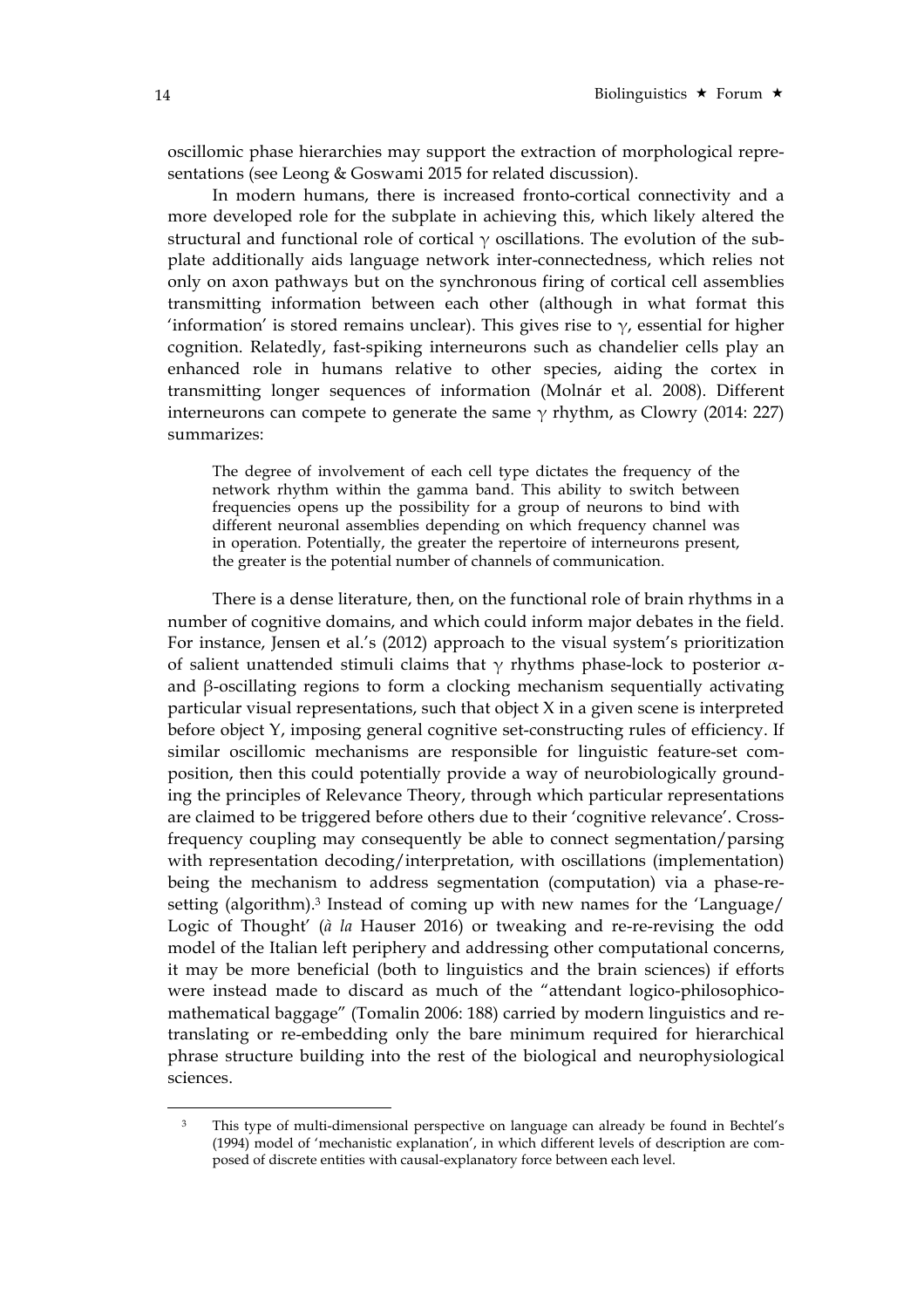This will also undoubtedly 'free' linguists from investigating the computational system from such a narrow perspective. For instance, given the minimalist framework provided to him, van Urk (2015) sensibly eliminates the A/A' position distinction and replaces it with obligatory A-features (φ-features) and optional A'-features (*Wh*, Top, Rel, and so forth). But where does this A/A' feature distinction come from (a question which seems to me just as problematic as how A/A'-positions emerge)? Examining the oscillomic nature of these features would deliver a 'bottom-up' account of how they emerge and what their limits of interaction and generation are. Computational studies can undoubtedly (though only partly) direct oscillomic hypothesis formation, but I hope by now it should be clear that sticking purely to recycling and refining feature-based models of Merge-based grammars will not result in an adequate theory of linguistic competence: Syntacticians will simply never be able to know whether a given input–output derivational system properly characterizes the human language faculty until they explore its hardware.

Oscillation-based linking hypotheses might also provide a substantive response to Revonsuo's (2001: 51) comment that in contemporary neuroscience, "the main efforts are concentrated on the description and systemization of data and the utilization of the data for clinical purposes. No radically new theoretical purposes, comparable to the neuron doctrine, have emerged from this enterprise as yet". As Snyder (2015) reviews, oscillations are increasingly being shown to play a causal, and not correlational role in the perceptual segregation of sound patterns (though it should be stressed, as Snyder does not, that numerous other oscillatory mechanisms likely do not play a causal-functional role in cognition).

The unfortunate influence of Marr Misreaders has discouraged linguists from engaging with this literature, with cognitive neuroscience oscillation research perhaps being initiated properly over a quarter of a century ago by Gray & Singer (1989), who discovered that, when multiple features of a visual scene were interpreted by an individual as belonging to the same object, the neuronal temporal impulses were synchronized in the regions assumed to subserve each featural component. I think the potential for these mechanisms to explore, and perhaps even constitute part of, the language faculty is substantial; indeed, Gray & Singer were surprised by oscillatory coupling at neuronal groups 7mm apart, but by now it has been well established that coupling can occur at much greater distances, and so the potential explanatory scope of the oscillome has dramatically increased over recent years.

Crucially, the information synchronized by the striate cortex is discrete, and so it makes little sense to talk (as is very often done) of features 'combining' in the brain to form a coherent representation. Similar things presumably apply to the present model of linguistic computation: To understand a word is simply to comprehend a given set of features, and it is superfluous to invoke an additional 'binding' mechanism on top of rhythmic synchronization. Crossfrequency coupling simply *is* the binding mechanism. The mind is sensitive to whichever features cross-frequency coupling operations can excite. Neither seeing a table nor interpreting the word *table* require a further procedure to 'construct the image of a table' or 'construct the meaning of *table*'. To see a table is not to 'bind' its legs and arm rests and color and size and edges—it is rather to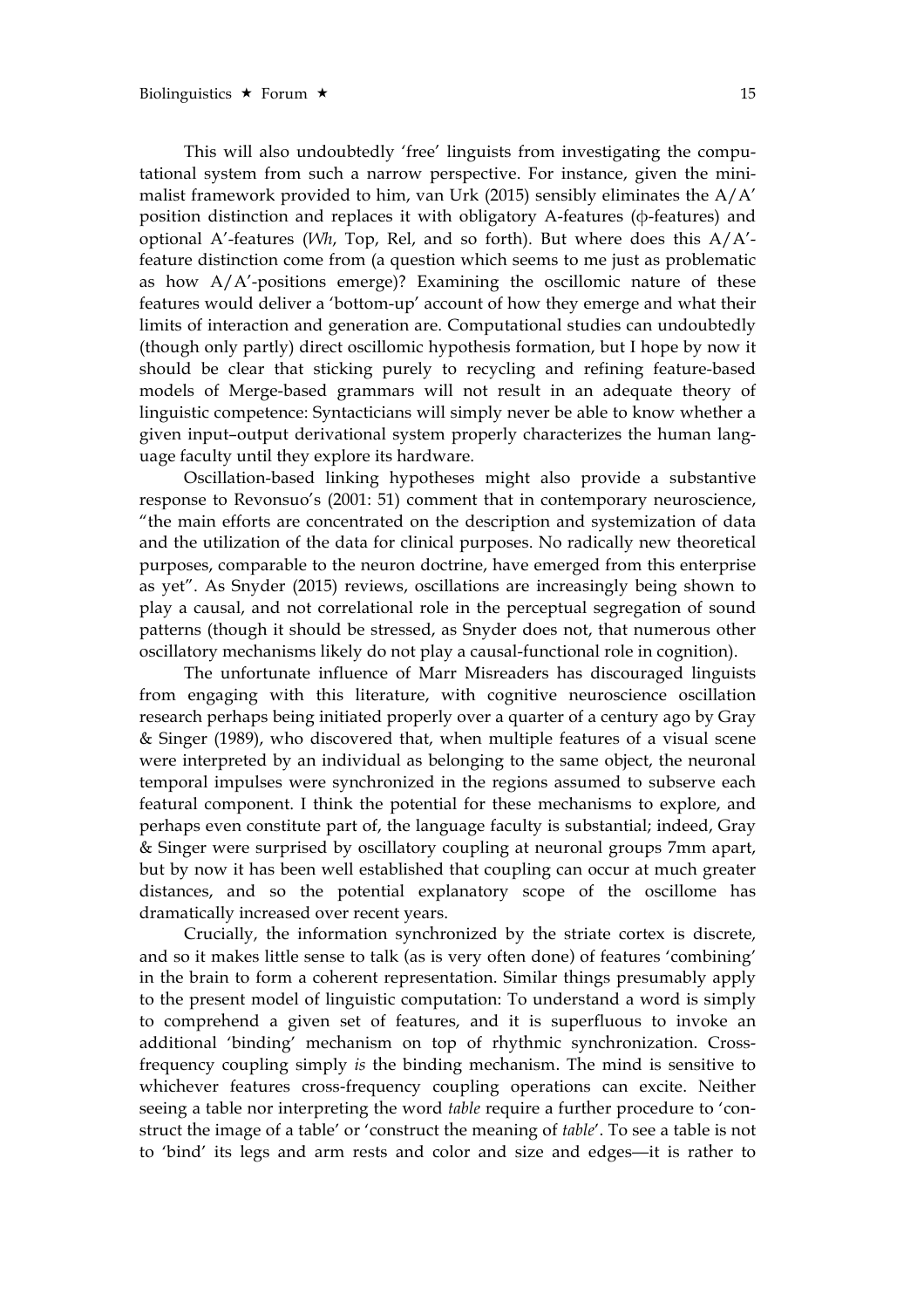see/excite these features in synchrony. Similarly, to know a language is not to 'combine' language-relevant features triggered by some modality, it is rather to sequentially excite them, yielding a conscious representation which we may, for convenience, term a 'binded' one.

Finally, studies of the human oscillome could provide an elegant way of grounding some recent proposals about 'third factors' in language design. Using Laplacian Eingenmodes to analyze MRI and DTI data, Atasoy et al. (2016) demonstrate that resting brain function is related to brain shape. They argue that "the critical relation between the neural field patterns and the delicate excitation– inhibition balance fits the neurophysiological changes observed during the loss and recovery of consciousness". The eigendecomposition of the Laplace operator may provide fundamental principles permitting a direct macroscopic description of collective cortico-cortical and thalamo-cortical dynamics. The spatial harmonic waves they observed seem to predict resting state networks and obey the same physical principles as other self-organizing phenomena (such as tiger and zebra stripes or the patterns of vibrating sand), lending support to Descartes's original intuition that the brain is organized through principles of "efficient causation", and not being incompatible with recent work in generative grammar suggesting that syntactic computation operates via principles of efficient computation (Narita 2014).

While most of the topics of language evolution (like language use) do indeed remain in the dark, I hope to have shown that some—given the right multidisciplinary perspective—are becoming increasingly tractable. If feature-set binding, object maintenance, property attribution, featural comparisons, and cross-modular searches are experimentally found to be implemented via generic oscillomic sub-routines and various cross-frequency coupling relations, this would be a substantial step towards understanding the biological basis of language. Research into the human oscillome's neurochemical and genetic basis is rapidly expanding, widening the scope for interdisciplinary investigations into its lower-level implementation and origins. Although this work is not formally described as 'language evolution' literature, given the promising directions open to oscillomic experimental and theoretical work it may not be all that long until studies of thalamic  $\alpha$  and frontal  $\gamma$  are considered contributions to the implementational basis of phrase structure building. An underlying impetus for this burgeoning language evolution literature was touched on by Gérard Wajcman, who as a Lacanian scholar and a figure far from evolutionary biology consequently serves as an appropriately disconnected departure from an analysis of a (currently) disconnected oscillome:

We are animals sick with language. And how sometimes we long for a cure. But just shutting up won't do it. You can't just wish your way into animality. So it is then, as a matter of consolation, that we watch the animal channels and marvel at a world untamed by language. The animals get us to hear a voice of pure silence. Nostalgia for the fish life […] We record whales singing their whale songs capable of transmitting messages to other whales thousands of kilometers away, but in truth, brandishing our microphones, we only aspire to one thing—that those whales would sing us a song.

(Wajcman 2009: 131)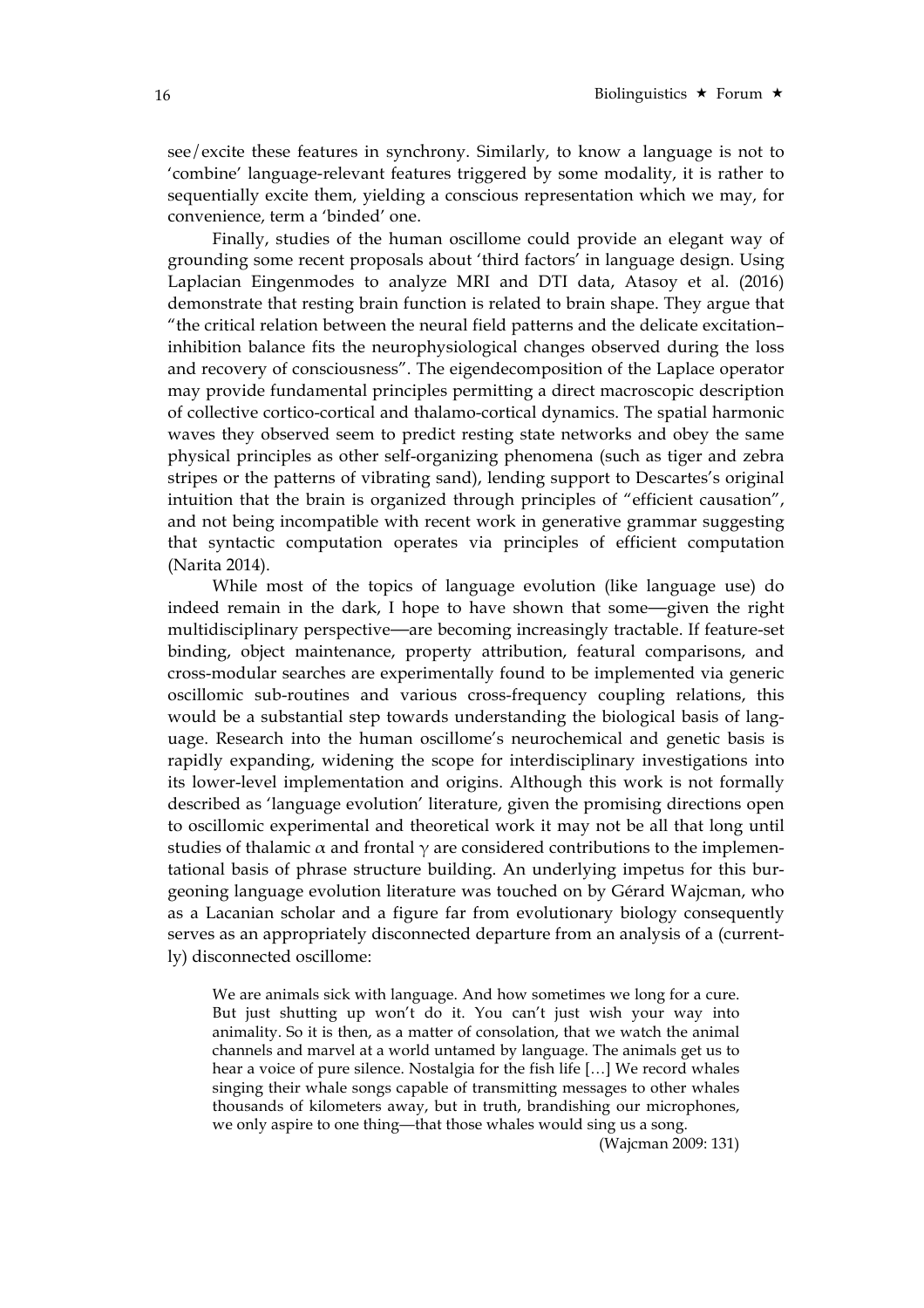## **References**

- Atasoy, Selen, Isaac Donnelly & Joel Pearson. 2016. Human brain networks function in connectome-specific harmonic waves. *Nature Communications* 7: 10340.
- Bechtel, William. 1994. Levels of description and explanation in cognitive science. *Minds and Machines* 4, 1–25.
- Benítez-Burraco, Antonio & Elliot Murphy. 2016. The oscillopathic nature of language deficits in autism: From genes to language evolution. *Frontiers in Human Neuroscience* 10: 120.
- Berwick, Robert C. & Noam Chomsky. 2016. *Why Only Us: Language and Evolution*. Cambridge, MA: MIT Press.
- Blank, Idan, Zuzanna Balewski, Kyle Mahowald & Evelina Fedorenko. 2016. Syntactic processing is distributed across the language system. *NeuroImage* 127, 307–323.
- Boeckx, Cedric. 2014. *Elementary Syntactic Structures: Prospects of a Feature-Free Syntax*. Cambridge: Cambridge University Press.
- Boeckx, Cedric & Constantina Theofanopoulou. 2015. Cognitive phylogenies, the Darwinian logic of descent, and the inadequacy of cladistic thinking. *Frontiers in Cell and Developmental Biology* 3: 64.
- Brandon, Mark P., Andrew R. Bogaard, Nathan W. Schultheiss & Michael E. Hasselmo. 2013. Segregation of cortical head direction cell assemblies on alternating θ cycles. *Nature Neuroscience* 16, 739–748.
- Bressler, Steven L. & Craig G. Richter. 2015. Interareal oscillatory synchronization in top-down neocortical processing. *Current Opinion in Neurobiology* 31, 62– 66.
- Chen, Guifen, John A. King, Neil Burgess & John O'Keefe. 2013. How vision and movement combine in the hippocampal place code. *Proceedings of the National Academy of Sciences USA* 110(1), 378–383.
- Chomsky, Noam. 2015. Problems of projection: Extensions. In Elisa Di Domenico, Cornelia Hamann & Simona Matteini (eds.), *Structures, Strategies and Beyond: Studies in Honour of Adriana Belletti*, 1–16. Amsterdam: John Benjamins.
- Clowry, Gavin J. 2014. Seeking clues in brain development to explain the extraordinary evolution of language in humans. *Language Sciences* 46, 220– 231.
- Crandall, Shane R., Scott J. Cruikshank & Barry W. Connors. 2015. A corticothalamic switch: Controlling the thalamus with dynamic synapses. *Neuron* 86, 768–782.
- Ding, Nai, Lucia Melloni, Hang Zhang, Xing Tian & David Poeppel. 2016. Cortical tracking of hierarchical linguistic structures in connected speech. *Natural Neuroscience* 19, 158–164.
- Doelling, Keith B. & David Poeppel. 2015 Cortical entrainment to music and its modulation by expertise. *Proceedings of the National Academy of Sciences USA* 112(45), E6233–6242.
- Engel, Andreas K. & Pascal Fries. 2010. Beta-band oscillations: Signalling the status quo? *Current Opinion in Neurobiology* 20(2), 156–165.
- Evans, Vyvyan. 2016. Let's talk about it. *New Scientist* 3062, 27 February.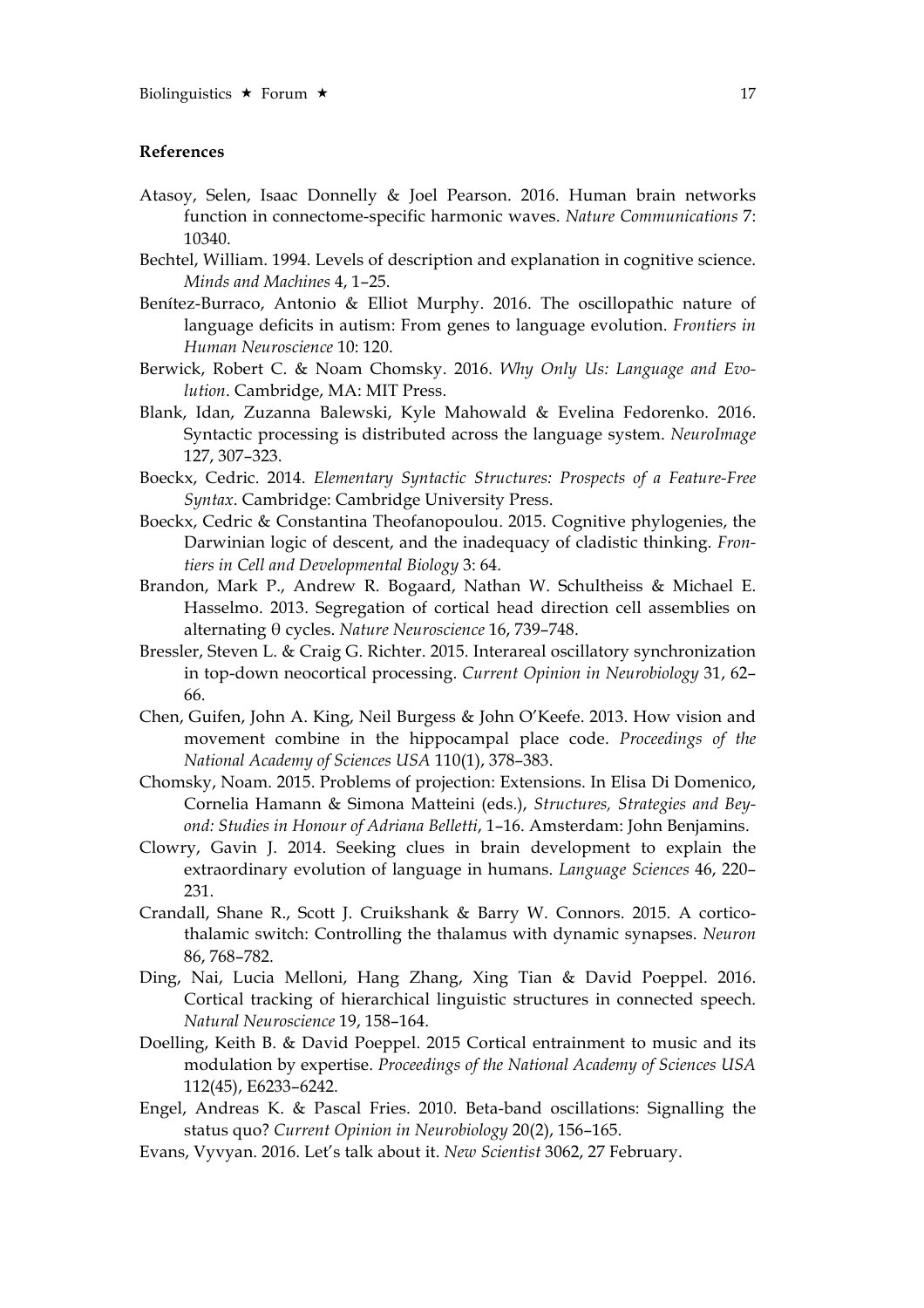- Fitch, W. Tecumseh. 2014. Attending to the forest and the trees Reply to comments on "Toward a computational framework for cognitive biology: Unifying approaches from cognitive neuroscience and comparative cognition". *Physics of Life Reviews* 11, 391–399.
- Frey, Stephen, Scott Mackey & Michael Petrides. 2014. Cortico-cortical connections of areas 44 and 45b in the macaque monkey. *Brain & Language* 131, 36–55.
- Gallistel, Charles Randy & Louis D. Matzel. 2015. The neuroscience of learning: beyond the Hebbian synapse. *Annual Review of Psychology* 64, 169–200.
- Gazzaniga, Michael S. (ed.). 1995. *The Cognitive Neurosciences*. Cambridge, MA: MIT Press.
- Giraud, Anne-Lise & David Poeppel. 2012. Cortical oscillations and speech processing: Emerging computational principles and operations. *Nature Neuroscience* 15(4), 511–517.
- Gray, Charles M. & Wolf Singer. 1989. Stimulus-specific neuronal oscillations in orientation columns of at visual cortex. *Proceedings of the National Academy of Sciences USA* 86, 1698–1702.
- Hauser, Marc. 2016. Challenges to the what, when, and why? *Biolinguistics* 10, 1– 6.
- Jensen, Ole, Mathilde Bonnefond & Rufin VanRullen. 2012. An oscillatory mechanism for prioritizing salient unattended stimuli. *Trends in Cognitive Sciences* 16(4), 200–206.
- Jin, Jingji & Stephen Maren. 2015. Prefrontal-hippocampal interactions in memory and emotion. *Frontiers in Systems Neuroscience* 9: 170.
- Korotkova, Tatiana, Elke C. Fuchs, Alexey Ponomarenko, Jacob von Engelhardt & Hannah Monyer. 2010. NMDA receptor ablation on parvalbuminpositive interneurons impairs hippocampal synchrony, spatial representations, and working memory. *Neuron* 68, 557–569.
- Lara, Antonio H. & Jonathan D. Wallis. 2015. The role of prefrontal cortex in working memory: A mini review. *Frontiers in Systems Neuroscience* 9: 173.
- Lenneberg, Eric H. 1964. A biological perspective of language. In Eric H. Lenneberg (ed.), *New Directions in the Study of Language*, 65–88. Cambridge, MA: MIT Press.
- Leong, Victoria & Usha Goswami. 2015. Acoustic-emergent phonology in the amplitude envelope of child-directed speech. *PLoS ONE* 10(12), 1–37.
- Lewis, Ashley Glen & Marcel Bastiaansen. 2015. A predictive coding framework for rapid neural dynamics during sentence-level language comprehension. *Cortex* 68, 155–168.
- Lewis, Ashley Glen, Lin Wang & Marcel Bastiaansen. 2015. Fast oscillatory dynamics during language comprehension: Unification versus maintenance and prediction? *Brain & Language* 148, 51–63.
- Lim, Sung-Joo, Malte Wöstmann & Jonas Obleser. 2015. Selective attention to auditory memory neurally enhances perceptual precision. *Journal of Neuroscience* 35(49), 16094–16104.
- Lisman, John E. & Ole Jensen. 2013. The theta-gamma neural code. *Neuron* 77, 1002–1016.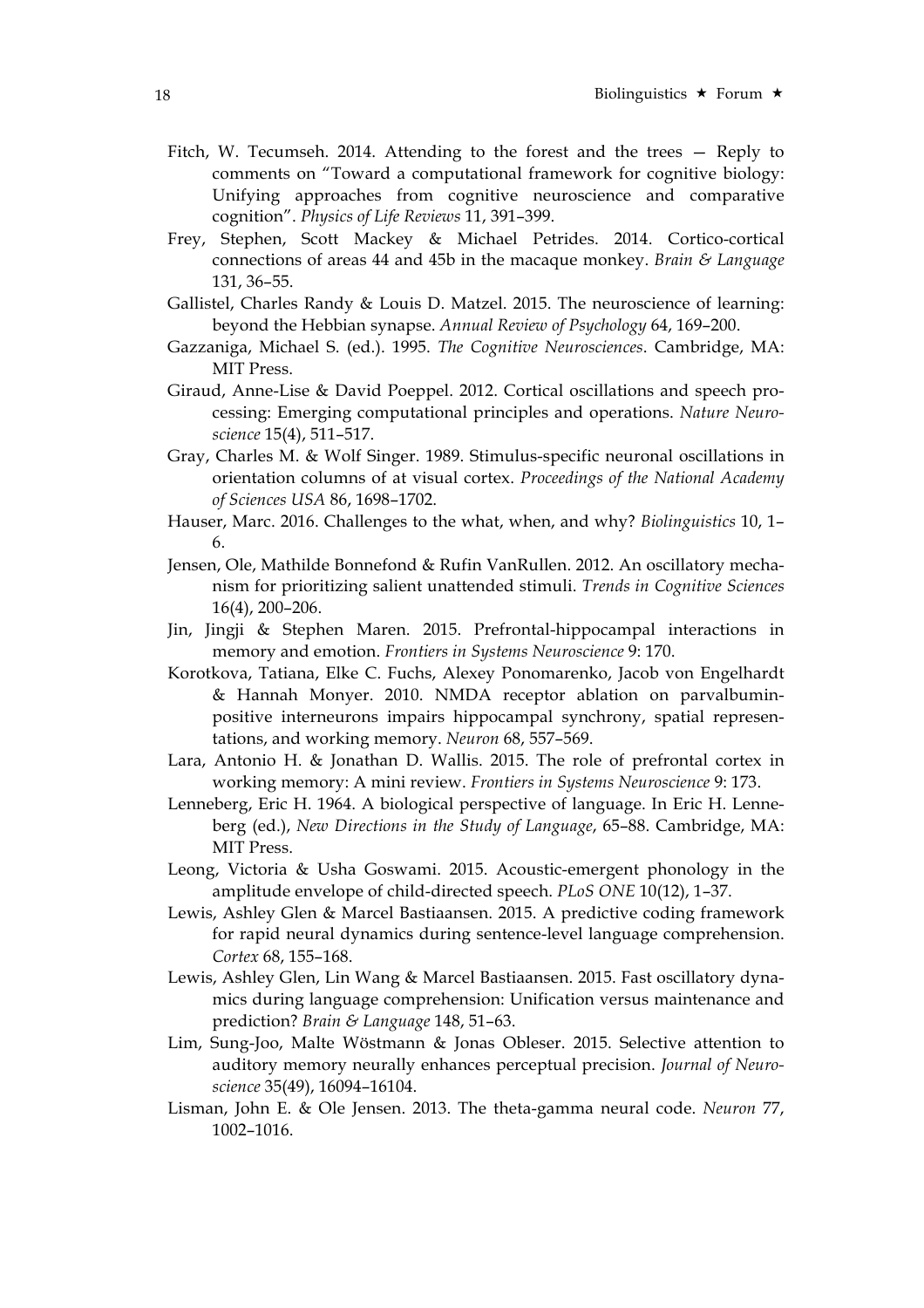- Maier, Alexander, Geoffrey K. Adams, Christopher Aura & David A. Leopold. 2010. Distinct superficial and deep laminar domains of activity in the visual cortex during rest and stimulation. *Frontiers in Systems Neuroscience* 4: 31.
- Maris, Eric, Pascal Fries & Freek van Ede. 2016. Diverse phase relations among neuronal rhythms and their potential function. *Trends in Neurosciences* 39(2), 86–99.
- Meyer, Lars, Jonas Obleser & Angela Friederici. 2013. Left parietal alpha enhancement during working memory-intensive sentence processing. *Cortex* 49(3), 711–721.
- Molnár, Gábor, Szabolcs Oláh, Gergely Komlósi, Miklós Füle, János Szabadics, Csaba Varga, Pál Barzó, & Gábor Tamás. 2008. Complex events initiated by individual spikes in the human cerebral cortex. *PLoS Biology* 6(9): e222.
- Murphy, Elliot. 2015a. Labels, cognomes and cyclic computation: An ethological perspective. *Frontiers in Psychology* 6: 715.
- Murphy, Elliot. 2015b. Reference, phases and individuation: topics at the labeling-interpretive interface. *Opticon* 17, 1–13.
- Murphy, Elliot. 2015c. Review of *Elementary Syntactic Structures: Prospects of a Feature-Free Syntax* by Cedric Boeckx. *Journal of Linguistics* 51(3), 682–685.
- Murphy, Elliot. 2015d. The brain dynamics of linguistic computation. *Frontiers in Psychology* 6: 1515.
- Murphy, Elliot. Forthcoming. Evolutionary monkey oscillomics: Generating linking hypotheses from preserved brain rhythms. *Theoretical Linguistics*.
- Musso, Mariacristina, Andrea Moro, Volkmar Glauche, Michel Rijntjes, Jürgen Reichenback, Christian Büchel & Cornelius Weiller. 2003. Broca's area and the language instinct. *Nature Neuroscience* 6, 774–781.
- Narita, Hiroki. 2014. *Endocentric Structuring of Projection-Free Syntax*. Amsterdam: John Benjamins.
- Nevins, Andrew, 2016. Lectures on postsyntactic morphology. Ms., University College London.
- O'Meara, Dominic J. (ed.). *Neoplatonism and Christian Thought*. Albany, NY: State University of New York Press.
- Ojemann, George A. 1990. Organization of language cortex derived from investigations during neurosurgery. *Seminars in Neuroscience* 2, 297–306.
- Okanoya, Kazuo. 2012. Behavioural factors governing song complexity in Bengalese finches. *International Journal of Comparative Psychology* 25, 44–59.
- Pajevic Sinisa, Peter J. Basser Richard D Fields. 2014. Role of myelin plasticity in oscillations and synchrony of neuronal activity. *Neuroscience* 276, 135–147.
- Popov, Tzveten & Petia Popova. 2015. Same clock, different time read-out: Spontaneous brain oscillations and their relationship to deficient coding of cognitive content. *NeuroImage* 119, 316–324.
- Ramírez, Javier. 2015. Locality in language and locality in brain oscillatory structures. *Biolinguistics* 9, 74–95.
- Ray, Supratim & John H.R. Maunsell. 2015. Do gamma oscillations play a role in cerebral cortex? *Trends in Cognitive Sciences* 19(2), 78–85.
- Revonsuo, Antti. 2001. On the nature of explanation in the neurosciences. In Peter K. Machamer, Rick Grush & Peter McLaughlin (eds.). *Theory and Method in the Neurosciences*, 45–69. Pittsburgh, PA: University of Pittsburgh Press.